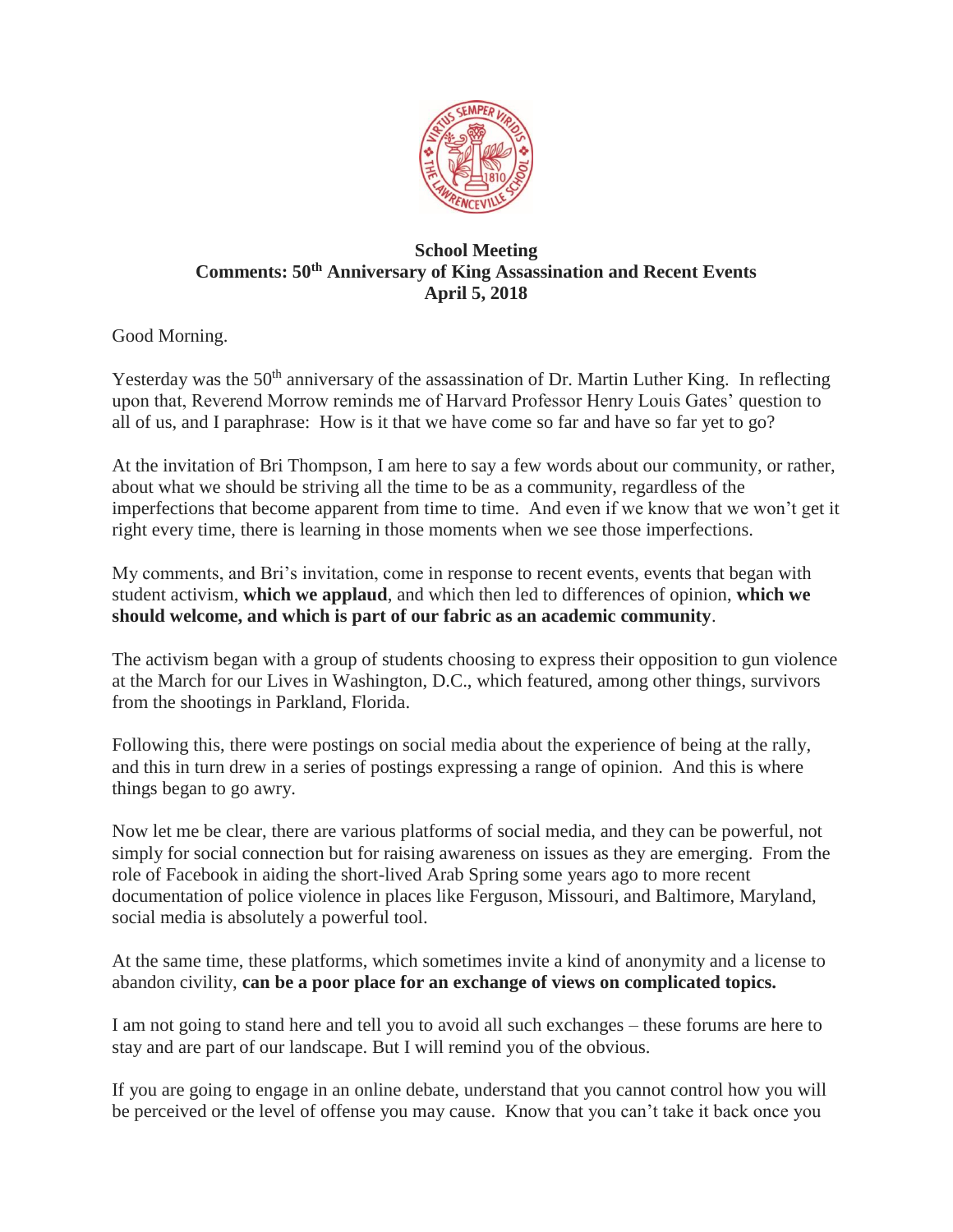post, and you will likely have little opportunity to clarify tone or intent. And do not seek to trivialize or provoke merely for the sake of provoking – **it will end badly**.

If we were speaking around a Harkness table, we would not make light of a person's heartfelt stance on an issue – we might disagree, perhaps even strongly, but if we express an opposing view, it is done with care and respect. If we do not follow such a simple guideline – that is to say the same civility we practice around the table together, then we should not be surprised when emotions run high and when our words offend in ways we may or may not have intended.

**And let me be even more clear**. Sweeping, generalized assertions about black urban populations, family structure, and gang violence, and cavalier allusions to Nazi Germany and the Holocaust, are deeply problematic and certainly are going to offend people. I am offended when I read them.

And when we get into these escalating moments of slinging sound bites at each other, it does not matter if you are not intending to hurt, you may still cause deep offense; the anonymity alone, and what may be perceived as a vituperative tone, can even cause people to feel unsafe.

When we sit face to face and have reasoned, civil debate, we can make statements, and those statements can be challenged. If we pause to listen to that challenge, we can hear and understand why a statement that on face value may seem defendable, and may even have some basis in fact, is actually quite loaded and ignores a tremendous amount of background and context.

We seem to be at a moment in current society when some are particularly willing to dismiss facts as "fake news" merely because those facts conflict with our preferred view, but you cannot talk about gun violence within certain communities without discussing what study after study has clearly documented: that blacks are victims of police violence and over-aggressive police tactics at much higher rates; that incarceration rates and length of sentences for African Americans are far higher than whites **for the same crime**.

A recent, highly respected study by a friend of mine, Dr. Jennifer Eberhardt of Stanford University and a MacArthur Fellow, demonstrates that the length of jury sentences correlates with racial features – in other words, the "blacker" your features, the longer you'll serve, **for the same crime**.

When we throw assertions around without taking the time to consider critically important context such as this, we should not be surprised, and in fact we should anticipate, that people will feel hurt.

Now, prior to this exchange on social media, not because of it, a student forum on gun control and gun violence had been organized in the Heely Room. This was the right impulse – it's a **complicated topic, let's talk about it**.

Unfortunately, the emotions riled up by this back-and-forth posting became very much part of the undercurrent of the debate. The issues raised on social media do need to be addressed and discussed as a school, but in the moment, as emotions in the room rose to a certain level, a judgement call was made to **pause** the dialogue, not to **stop** it. The judgement call was made not